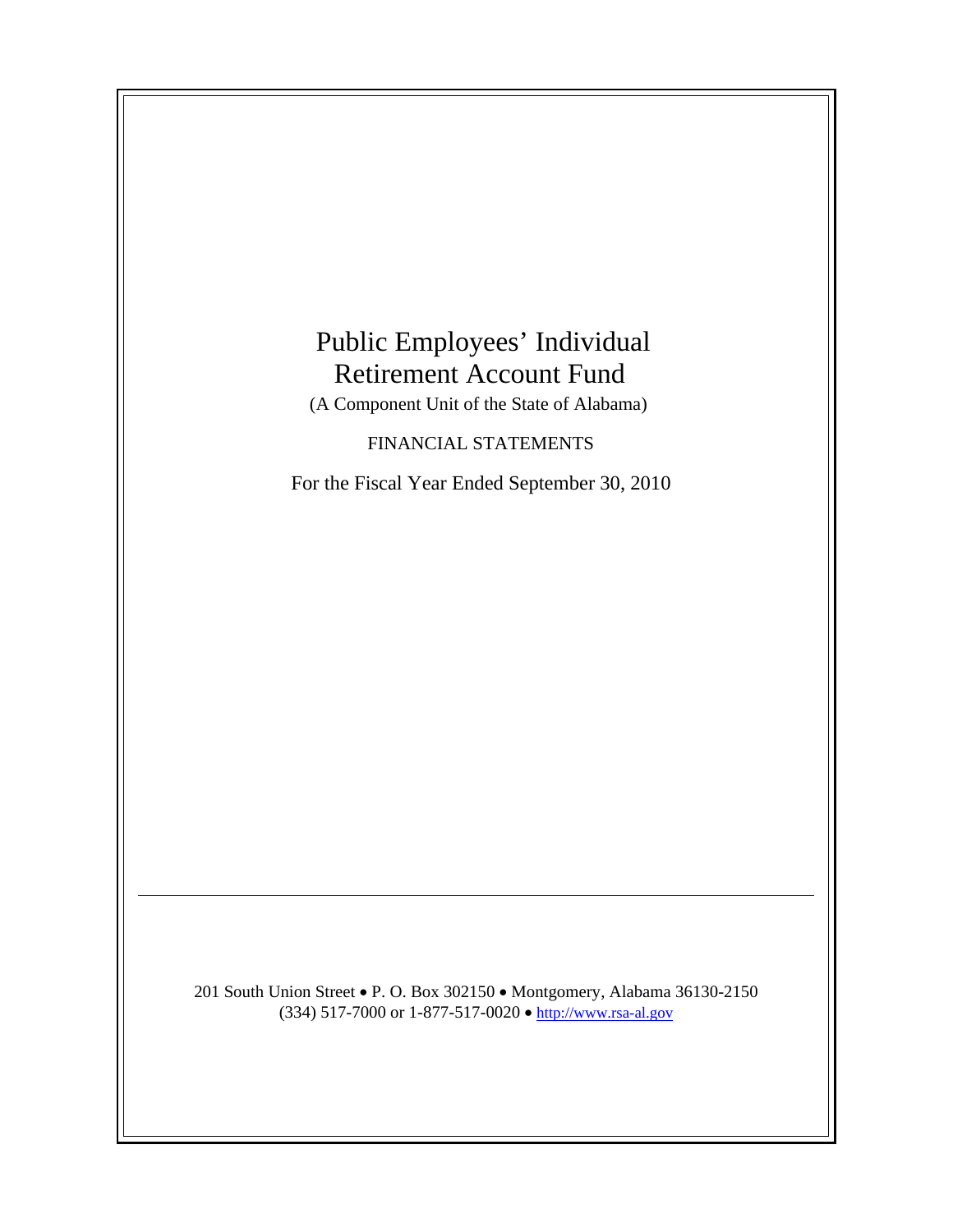

Carr, Riggs & Ingram, LLC 7550 Halcyon Summit Drive Montgomery, AL 36117

(334) 271-6678 (334) 271-6697 (fax) www.cricpa.com

#### **INDEPENDENT AUDITORS' REPORT**

The Board of Control Public Employees' Individual Retirement Account Fund

We have audited the accompanying statement of fiduciary net assets of the Public Employees' Individual Retirement Account Fund (a component unit of the State of Alabama) as of September 30, 2010, and the related statement of changes in fiduciary net assets for the year then ended. These financial statements are the responsibility of the Public Employees' Individual Retirement Account Fund. Our responsibility is to express an opinion on these financial statements based on our audit. The prior year partial comparative information has been derived from the Public Employees' Individual Retirement Account Fund's 2009 financial statements and, in our report dated January 27, 2010, we expressed an unqualified opinion on such financial statements.

We conducted our audit in accordance with auditing standards generally accepted in the United States of America. Those standards require that we plan and perform the audit to obtain reasonable assurance about whether the financial statements are free of material misstatement. An audit includes examining, on a test basis, evidence supporting the amounts and disclosures in the financial statements. An audit also includes assessing the accounting principles used and significant estimates made by management, as well as evaluating the overall financial statement presentation. We believe that our audit provides a reasonable basis for our opinion.

In our opinion, the 2010 financial statements referred to above present fairly, in all material respects, the financial position of the Public Employees' Individual Retirement Account Fund (a component unit of the State of Alabama) as of September 30, 2010, and its changes in fiduciary net assets for the year then ended in conformity with U.S. generally accepted accounting principles.

The management's discussion and analysis on pages 2 and 3 are not required parts of the basic financial statements but are supplementary information required by U.S. generally accepted accounting principles. We have applied certain limited procedures, which consisted principally of inquiries of management regarding the methods of measurement and presentation of the required supplementary information. However, we did not audit the information and express no opinion on it.

Carr, Rigger & Ingram, L.L.C.

January 28, 2011 Montgomery, Alabama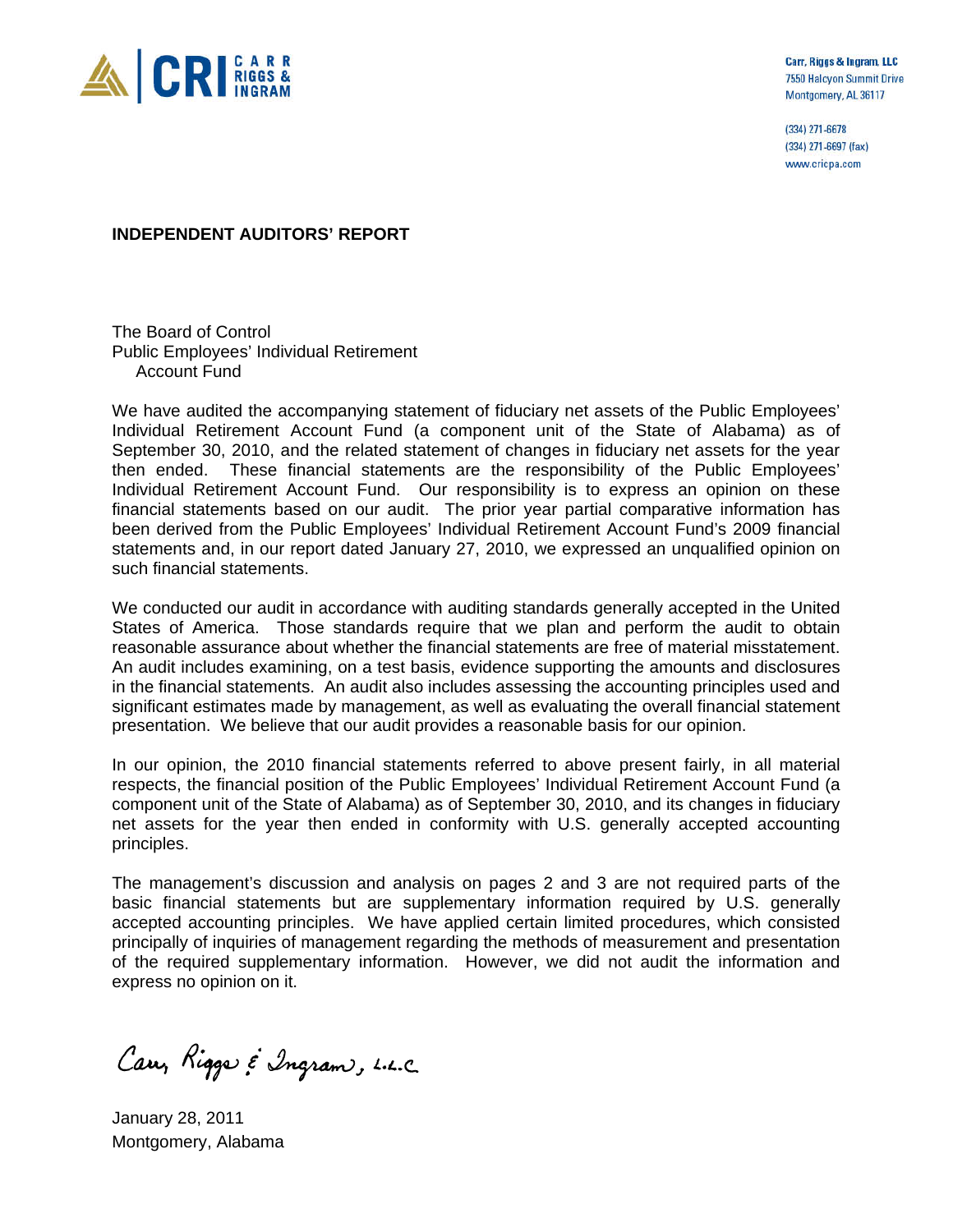#### **PUBLIC EMPLOYEES' INDIVIDUAL RETIREMENT ACCOUNT FUND Management's Discussion and Analysis**

The Public Employees' Individual Retirement Account Fund (PEIRAF) was established in 1982 to provide public employees of the State of Alabama with an opportunity to invest in an employee contribution plan. The Tax Reform Act of 1986 prohibited contributions to employee contribution plans for years after 1986. Accordingly, on November 26, 1986, the Board elected to discontinue receiving contributions to the PEIRAF after December 31, 1986. Existing PEIRAF member accounts continue to be invested and available for distribution. The following discussion provides an overview of the financial position and results of operation for the PEIRAF as of and for the year ended September 30, 2010, respectively. For more detailed information, please refer to the financial statements, including the Notes to the Financial Statements.

#### **Financial Statements**

The financial statements include the Statement of Fiduciary Net Assets and the Statement of Changes in Fiduciary Net Assets. The Notes to the Financial Statements are considered an integral part of the financial statements. The financial statements are prepared using the economic resources measurement focus and accrual basis of accounting. Revenues are recognized when earned and expenses are recognized when incurred, regardless of when cash is received or expended. Investments are reported at fair value.

Statement of Fiduciary Net Assets – Includes all assets and liabilities of the PEIRAF and provides a snapshot of the financial position of the PEIRAF as of the end of the fiscal year. Assets less liabilities results in the net assets held in trust for members at fiscal year-end.

Statement of Changes in Fiduciary Net Assets – Reports all additions and deductions of the PEIRAF for the fiscal year. Additions are primarily comprised of investment income. Deductions are principally made up of normal distributions and member withdrawals. Additions minus deductions provide the change in fiduciary net assets for the fiscal year. The change in fiduciary net assets plus the beginning fiduciary net assets results in the fiduciary net assets held in trust for members at fiscal year-end.

The Notes to the Financial Statements include plan descriptions, a summary of significant accounting policies, credit risk disclosures for cash and investments, concentration of investments disclosures, and securities lending disclosures.

#### **Comparative Summary Statements**

#### **Summary Comparative Statement of Fiduciary Net Assets As of September 30, 2010 and 2009**

 $0/$ **Increase** 

|                                        |              |              |                  | 70 шилсаэс |  |
|----------------------------------------|--------------|--------------|------------------|------------|--|
|                                        | 2010         | 2009         | <b>Variance</b>  | (Decrease) |  |
| <b>Assets</b>                          |              |              |                  |            |  |
| Cash                                   | \$<br>420    | -S           | 419              | 41,900.00  |  |
| Interest Receivable                    | 922,750      | 902,453      | 20,297           | 2.25       |  |
| Investments                            | 86,619,501   | 81.924.472   | 4,695,029        | 5.73       |  |
| Invested Securities Lending Collateral | 13,689,433   | 14,882,608   | (1, 193, 175)    | (8.02)     |  |
| <b>Total Assets</b>                    | 101,232,104  | 97,709,534   | 3,522,570        | 3.61       |  |
| <b>Liabilities</b>                     |              |              |                  |            |  |
| Securities Lending Collateral          | 13,689,433   | 14.882.608   | (1,193,175)      | (8.02)     |  |
| <b>Total Liabilities</b>               | 13,689,433   | 14,882,608   | (1,193,175)      | (8.02)     |  |
| <b>Net Assets Held in Trust for</b>    |              |              |                  |            |  |
| <b>PEIRAF Benefits</b>                 | \$87,542,671 | \$82,826,926 | 4,715,745<br>-SS | 5.69       |  |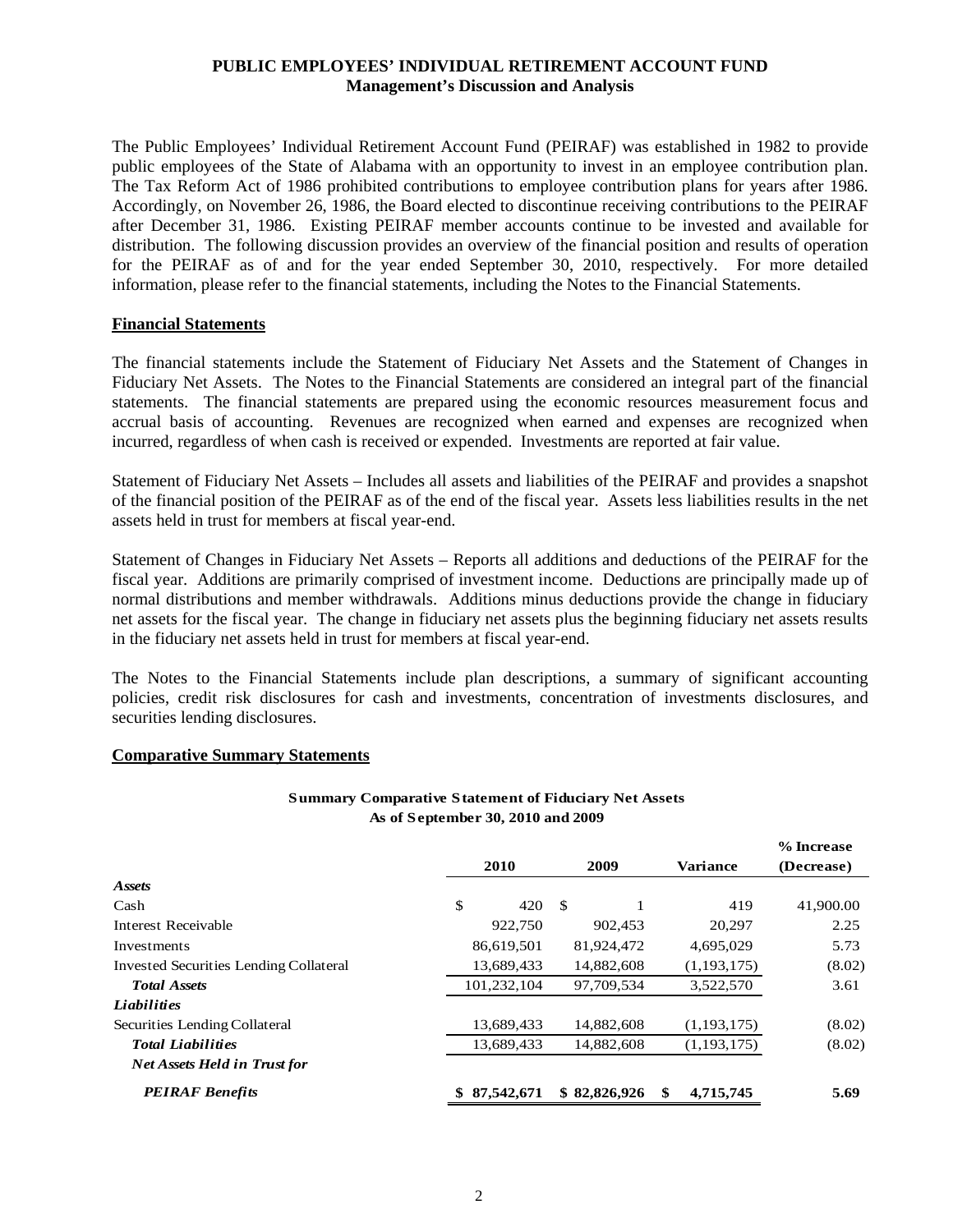#### **PUBLIC EMPLOYEES' INDIVIDUAL RETIREMENT ACCOUNT FUND Management's Discussion and Analysis**

## **Summary Comparative Statement of Changes in Fiduciary Net Assets For the Fiscal Years Ended September 30, 2010 and 2009**

|                 |                            |            |                   | % Increase |
|-----------------|----------------------------|------------|-------------------|------------|
| 2010            |                            | 2009       | <b>Variance</b>   | (Decrease) |
|                 |                            |            |                   |            |
| \$<br>4,055,832 | \$.                        | 4,223,614  | (167, 782)<br>\$. | (3.97)     |
| 3,517,679       |                            | 4,331,398  | (813,719)         | (18.79)    |
| 39,852          |                            | 165,066    | (125, 214)        | (75.86)    |
| 7,613,363       |                            | 8,720,078  | (1,106,715)       | (12.69)    |
|                 |                            |            |                   |            |
| 2,897,618       |                            | 3,922,222  | (1,024,604)       | (26.12)    |
| 2,897,618       |                            | 3,922,222  | (1,024,604)       | (26.12)    |
| 4,715,745       |                            | 4,797,856  | (82,111)          | (1.71)     |
|                 |                            | 78,029,070 | 4,797,856         | 6.15       |
|                 |                            |            | \$4,715,745       | 5.69       |
|                 | 82,826,926<br>\$87,542,671 |            | \$82,826,926      |            |

#### **Financial Analysis**

• Investment return for fiscal year 2010 was 9.37% due to the continued performance of fixed income investments in PEIRAF.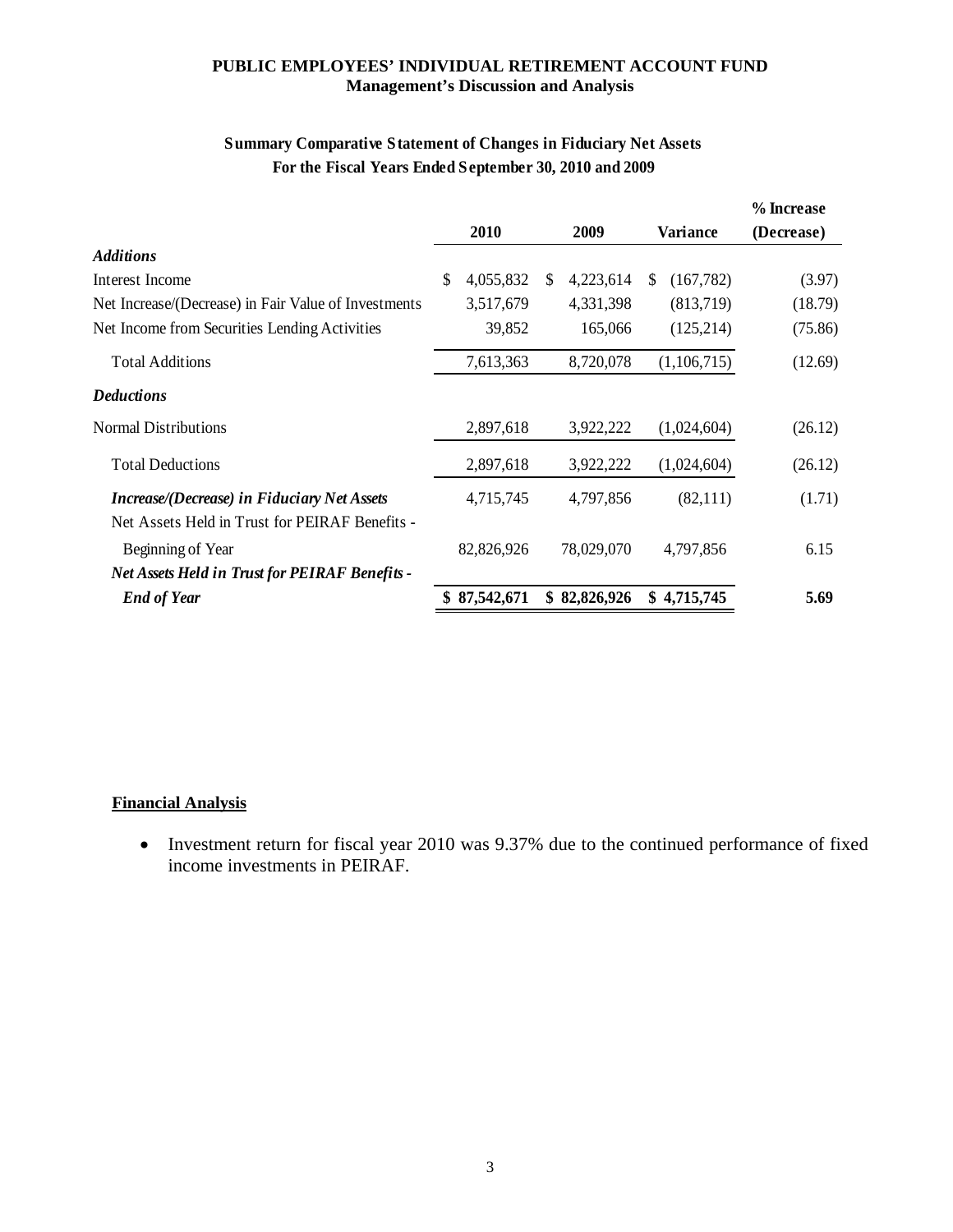### **PUBLIC EMPLOYEES' INDIVIDUAL RETIREMENT ACCOUNT FUND Statement of Fiduciary Net Assets September 30, 2010 with comparative amounts at September 30, 2009**

|                                                     |    | 2009        |    |            |
|-----------------------------------------------------|----|-------------|----|------------|
| <b>Assets</b>                                       |    |             |    |            |
| Cash                                                | \$ | 420         | \$ | 1          |
| <b>Interest Receivable</b>                          |    | 922,750     |    | 902,453    |
| Investments, at Fair Value (Note 2)                 |    |             |    |            |
| <b>Commercial Paper</b>                             |    | 1,999,511   |    | 2,999,512  |
| Money Market and Mutual Funds                       |    | 4,676,390   |    | 5,537,436  |
| U. S. Government Guaranteed Bonds                   |    | 20,237,591  |    | 13,732,058 |
| U. S. Agency Securities                             |    | 10,708,516  |    | 10,456,096 |
| Mortgage-backed Securities                          |    | 8,238,156   |    | 8,347,398  |
| Corporate Bonds                                     |    | 36,843,451  |    | 35,897,640 |
| <b>Private Placements</b>                           |    | 3,908,563   |    | 4,911,215  |
| <b>Common and Preferred Stocks</b>                  |    | 7,323       |    | 43,117     |
| <b>Total Investments</b>                            |    | 86,619,501  |    | 81,924,472 |
| <b>Invested Securities Lending Collateral</b>       |    | 13,689,433  |    | 14,882,608 |
| <b>Total Assets</b>                                 |    | 101,232,104 |    | 97,709,534 |
| <b>Liabilities</b>                                  |    |             |    |            |
| Securities Lending Collateral                       |    | 13,689,433  |    | 14,882,608 |
| <b>Total Liabilities</b>                            |    | 13,689,433  |    | 14,882,608 |
| <b>Net Assets Held in Trust for PEIRAF Benefits</b> | \$ | 87,542,671  | \$ | 82,826,926 |

See accompanying Notes to the Financial Statements.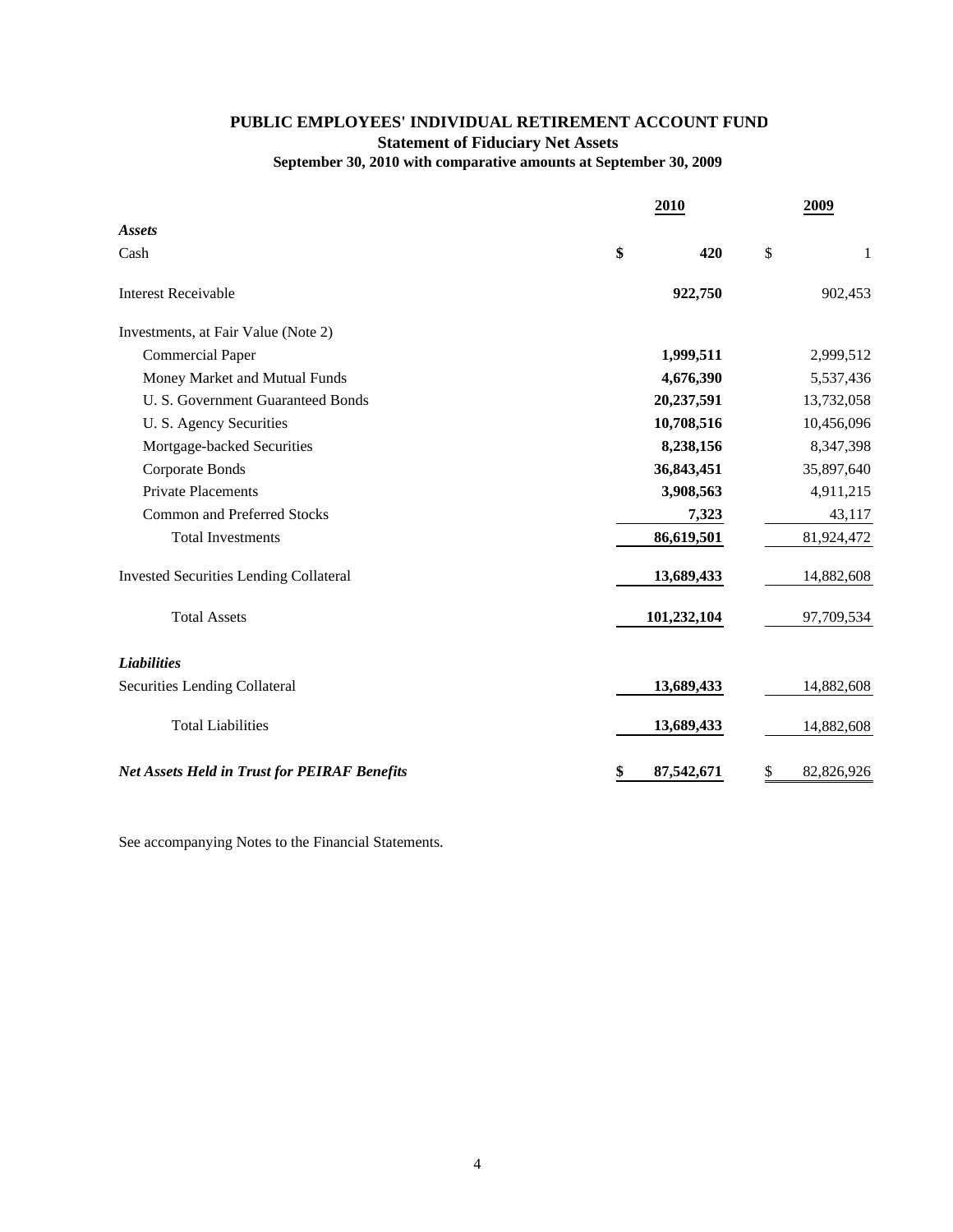#### **PUBLIC EMPLOYEES' INDIVIDUAL RETIREMENT ACCOUNT FUND Statement of Changes in Fiduciary Net Assets For the Fiscal Year Ended September 30, 2010 with comparative amounts shown for 2009**

|                                                      | 2010             | 2009             |
|------------------------------------------------------|------------------|------------------|
| <b>Additions</b>                                     |                  |                  |
| Investment Income (Note 2)                           |                  |                  |
| <b>From Investing Activities</b>                     |                  |                  |
| <b>Interest and Dividends</b>                        | \$<br>4,055,832  | \$<br>4,223,614  |
| Net Increase in Fair Value of Investments            | 3,517,679        | 4,331,398        |
| Total Investment Income from Investing Activities    | 7,573,511        | 8,555,012        |
| From Securities Lending Activities                   |                  |                  |
| Securities Lending Income                            | 93,631           | 266,177          |
| Less Securities Lending Expenses:                    |                  |                  |
| <b>Borrower Rebates</b>                              | 36,690           | 69,346           |
| <b>Management Fees</b>                               | 17,089           | 31,765           |
| <b>Total Securities Lending Expenses</b>             | 53,779           | 101,111          |
| Income from Securities Lending Activities, Net       | 39,852           | 165,066          |
| Net Investment Income                                | 7,613,363        | 8,720,078        |
| <b>Total Additions</b>                               | 7,613,363        | 8,720,078        |
| <b>Deductions</b>                                    |                  |                  |
| <b>Normal Distributions</b>                          | 2,897,618        | 3,922,222        |
| <b>Total Deductions</b>                              | 2,897,618        | 3,922,222        |
| <b>Change in Net Assets</b>                          | 4,715,745        | 4,797,856        |
| <b>Net Assets Held in Trust for PEIRAF Benefits:</b> |                  |                  |
| Beginning of Year                                    | 82,826,926       | 78,029,070       |
| <b>End of Year</b>                                   | 87,542,671<br>\$ | \$<br>82,826,926 |

See accompanying Notes to the Financial Statements.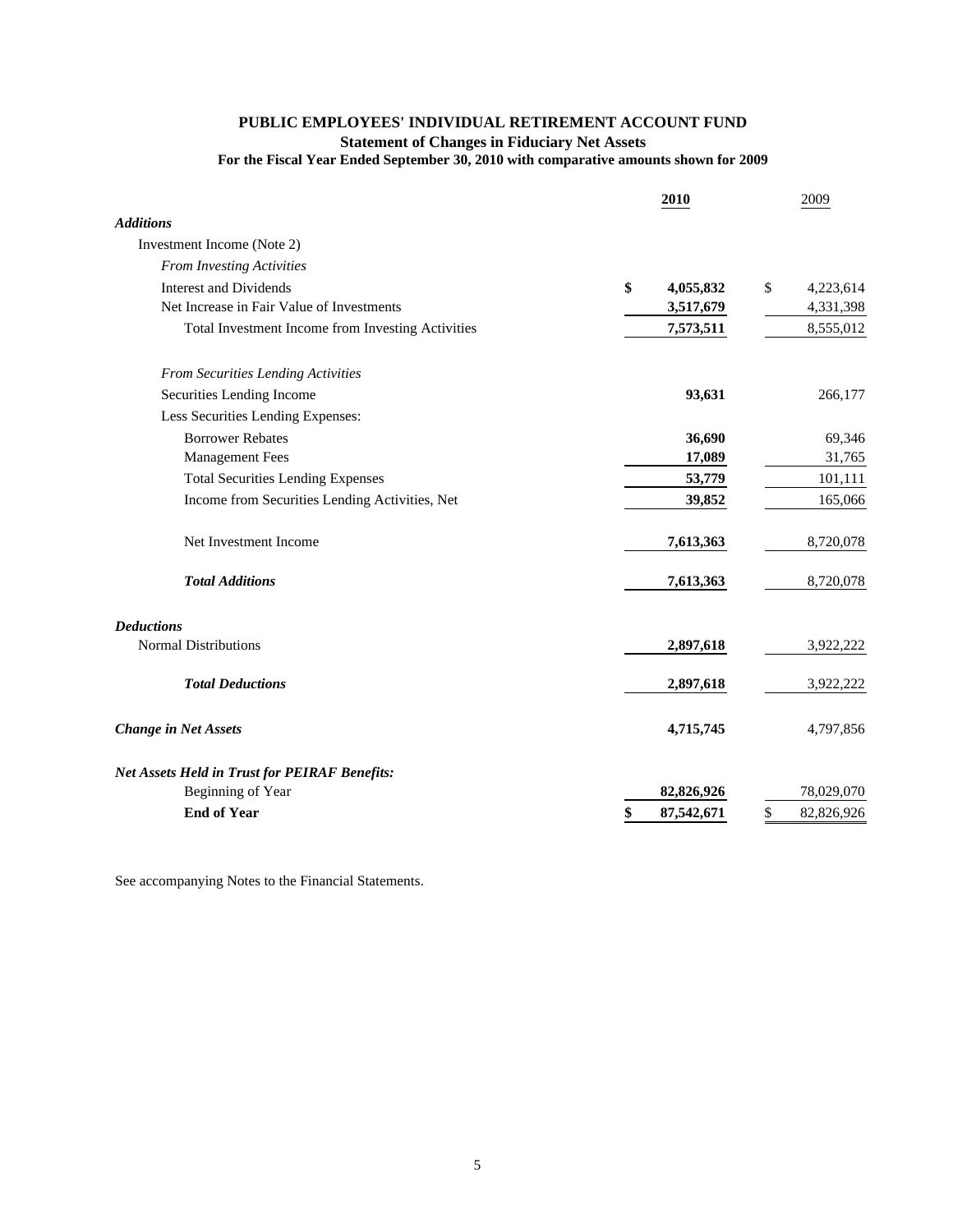#### **1) Organization and Summary of Significant Accounting Policies**

#### **A. Plan Description**

The Public Employees' Individual Retirement Account Fund (PEIRAF) was established July 8, 1982 under the provision of Act 776 of the 1982 Legislature for the purpose of providing public employees of the State of Alabama an opportunity to receive benefits offered by the Economic Recovery Act of 1981 as it relates to individual retirement accounts for public employees covered by a mandatory public retirement plan. The PEIRAF operates as a deductible employee contribution plan, which began receiving deductible employee contributions November 1, 1982. The responsibility for the general administration and operation of the PEIRAF is vested with its Board of Control. In accordance with the Governmental Accounting Standards Board (GASB), the PEIRAF is considered a component unit of the State of Alabama (State) and is included in the State's *Comprehensive Annual Financial Report*.

All members of the Teachers' Retirement System of Alabama, Employees' Retirement System of Alabama, Judicial Retirement Fund, and employees of employers eligible to participate in the Employees' Retirement System pursuant to provisions of Section 36-27-6, *Code of Alabama 1975* are members of the PEIRAF and were eligible to make voluntary contributions. At September 30, 2010 there were 2,063 participants.

The Tax Reform Act of 1986 prohibited contributions to deductible employee contribution plans for years after 1986. Accordingly, on November 26, 1986, the PEIRAF Board of Control elected to discontinue receiving contributions to this plan after December 31, 1986. Existing PEIRAF member accounts will continue to be invested and reinvested and available for distribution.

#### **B. Cash**

Cash consists of deposits held by the State Treasurer in the PEIRAF's name. Deposits are entirely insured by Federal depository insurance or protected under the Security for Alabama Funds Enhancement (SAFE) Program. The *Code of Alabama 1975* requires all State organizations to participate in the SAFE Program. The SAFE Program is a multiple financial institution collateral pool. The SAFE Program requires all public funds to be deposited in a financial institution designated by the State Treasurer as a qualified public depository. Each qualified public depository is required to pledge collateral in accordance with the rules established by the SAFE Board of Directors. In the event that a qualified public depository defaults or becomes insolvent and the pledged collateral is insufficient to satisfy the claims of public depositors, the *Code of Alabama 1975, Section 41-14A-9(3)* authorizes the State Treasurer to make assessments against the other qualified public depositories in the pool so that there will be no loss of public funds.

#### **C. Basis of Accounting**

The PEIRAF is a private purpose trust fund that operates under the accrual basis of accounting. Revenues are recognized when earned and expenses are recognized when incurred, regardless of the timing of the cash flows in accordance with standards of the GASB. Subsequent events were evaluated by management through the date the financial statements were issued.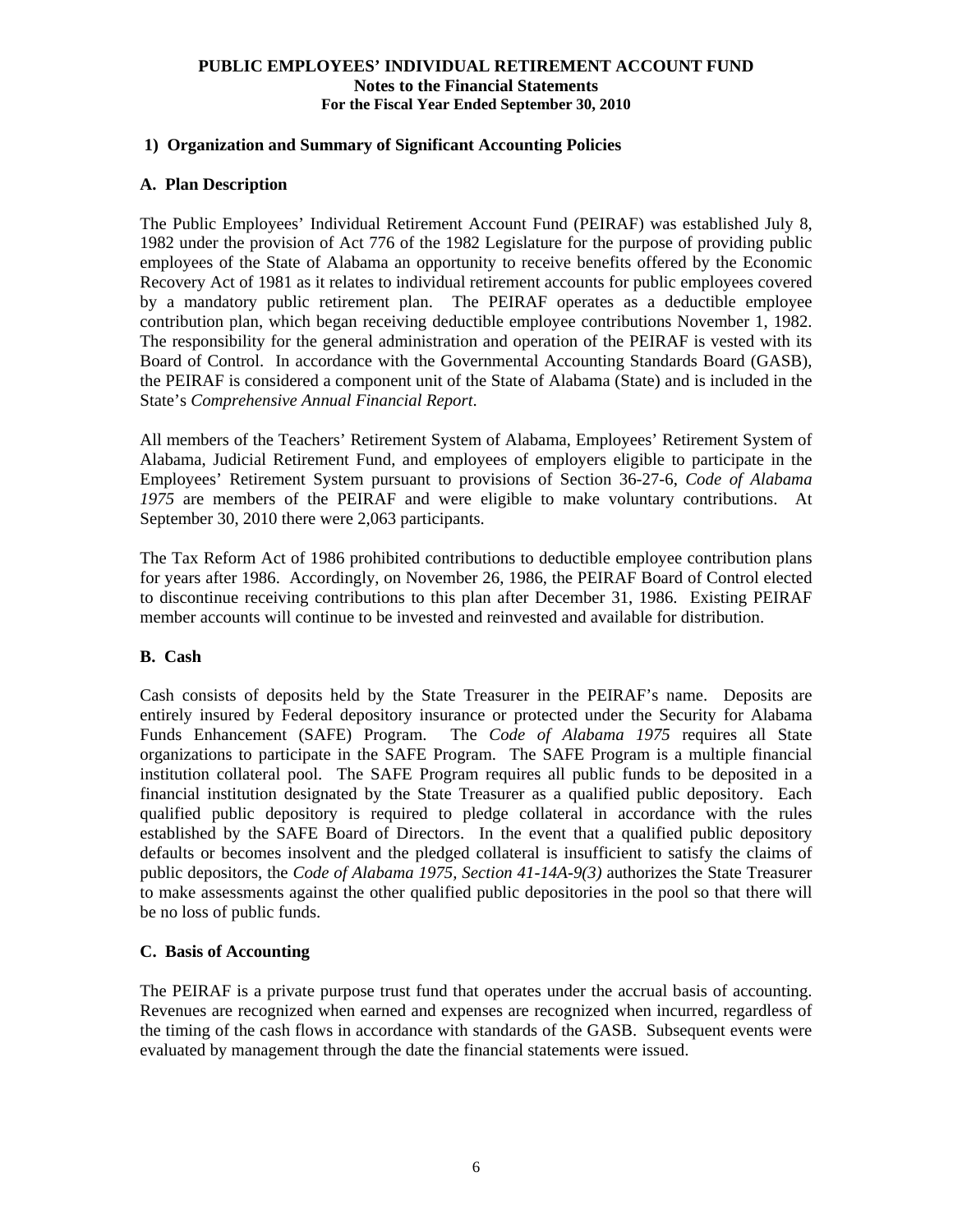#### **D. Investments**

The Board of Control has the authority and responsibility to invest and reinvest available funds, through the secretary-treasurer of the Employees' Retirement System, in bonds, mortgage-backed securities, common and preferred stock, or other investment vehicles with the care, skill, prudence, and diligence under the circumstances then prevailing that a prudent person acting in a like capacity and familiar with such matters would use.

All investments are carried at fair value except money market funds with a remaining maturity of one year or less at the time of purchase which are reported at cost, which approximates fair value. Securities traded on national exchanges are valued at the last reported sales price at current exchange rates. Mortgage-backed securities are reported based on estimated future principal and interest payments discounted at the prevailing interest rate for similar instruments. Generally, private placements are valued based on the selling price of similar investments sold in the open market. In those instances where there are no similar investments sold in the open market, an appraisal is performed to determine the fair value of the private placements.

#### **E. Income Distribution**

All investment income earned on the accrual basis is posted monthly to member accounts based on average daily balances. The income posted to member accounts was at an annual rate of 9.37 percent for the fiscal year.

#### **F. Administrative Costs**

Under the provisions of Legislative Act 2001-1061, the administrative costs incurred directly for the operation of the PEIRAF are provided from the expense funds of the Teachers' Retirement System and the Employees' Retirement System.

#### **G. Distribution Policy**

An employee may receive a lump-sum distribution, a partial distribution followed by equal monthly payments, or a monthly disbursement upon attaining age 59  $\frac{1}{2}$  without penalty. There is no required age at which distributions must begin under this plan.

#### **H. Comparative Statements**

 The basic financial statements include the prior year Statement of Fiduciary Net Assets and Statement of Changes in Fiduciary Net Assets (Statements) for comparative purposes only. Prior year Note Disclosures are not included. Therefore, the prior year basic financial statement presentation does not meet the minimum level of detail required for a presentation in conformity with generally accepted accounting principles. Accordingly, the prior year Statements should be read in conjunction with the PEIRAF's prior year financial report from which the prior year Statements were derived.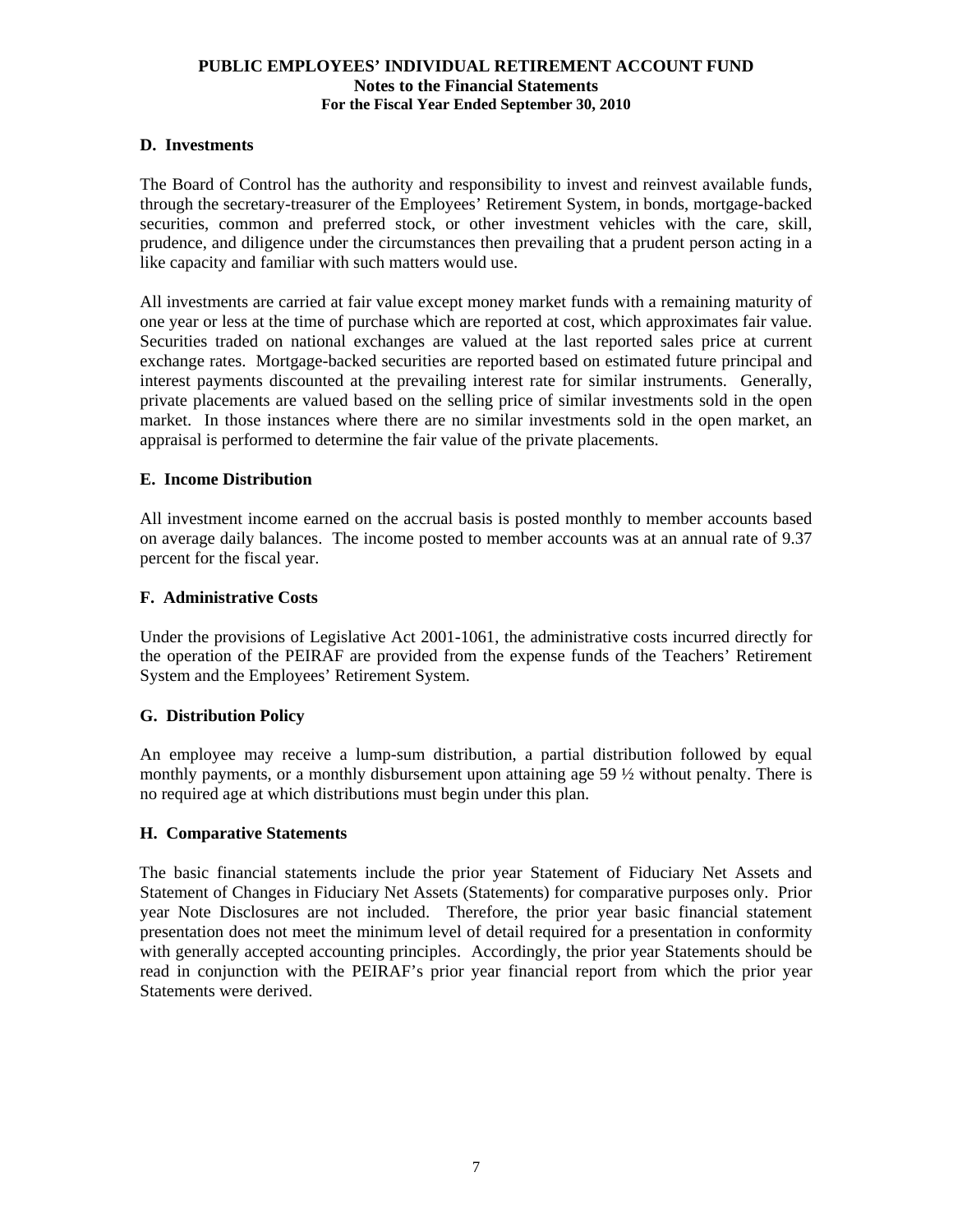#### **I. Use of Estimates**

The preparation of financial statements in conformity with generally accepted accounting principles requires management to make estimates and assumptions that affect the reported amounts on the financial statements. Actual results may differ from these estimates.

#### **2) Investments**

#### **A. Investment Risks**

Investments are subject to certain types of risks, including interest rate risk, custodial credit risk, and credit quality risk. The following describes those risks:

Interest Rate Risk – The fair value of fixed-maturity investments fluctuates in response to changes in market interest rates. Increases in prevailing interest rates generally translate into decreases in fair value of those instruments. The fair value of interest sensitive instruments may also be affected by the creditworthiness of the issuer, prepayment options, relative values of alternative investments, and other general market conditions. Certain fixed maturity investments have call provisions that could result in shorter maturity periods. However, the Fund's intent is to hold all fixed maturity investments until maturity, and as such, fixed maturity investments are classified in the following tables as if they were held to maturity.

Custodial Credit Risk – For an investment, custodial credit risk is the risk that an entity will not be able to recover the value of its investments or collateral securities that are in the possession of an outside party if the counterparty fails. The PEIRAF's custodial credit risk policy requires the custodial agent to hold or direct its agents or subcustodians to hold, for the account of the PEIRAF all securities and other non-cash property other than securities in the Federal Reserve book-entry system, in a clearing agency which acts as a securities depository, or in another bookentry system. The PEIRAF's safekeeping agent holds all investments of the PEIRAF in the PEIRAF's name except for securities in the Securities Lending Program.

Credit Quality – Nationally recognized statistical rating organizations provide ratings of debt securities quality based on a variety of factors, such as the financial condition of the issuers, which provide investors with some idea of the issuer's ability to meet its obligations. Domestic fixed-maturity investments may consist of rated or non-rated securities. Short-term investments may consist of commercial paper rated at least A-2 and/or P-2, repurchase agreements, short-term U.S. securities, and other money market investments. U.S. government bonds, index linked government bonds, and certain government agency securities (Government National Mortgage Association securities or GNMAs) are explicitly backed by the full faith of the U.S. government and are not considered to have credit risk. The PEIRAF only invests in domestic fixed securities. The PEIRAF has a small amount of equity securities resulting from the conversion of debt securities to equity securities.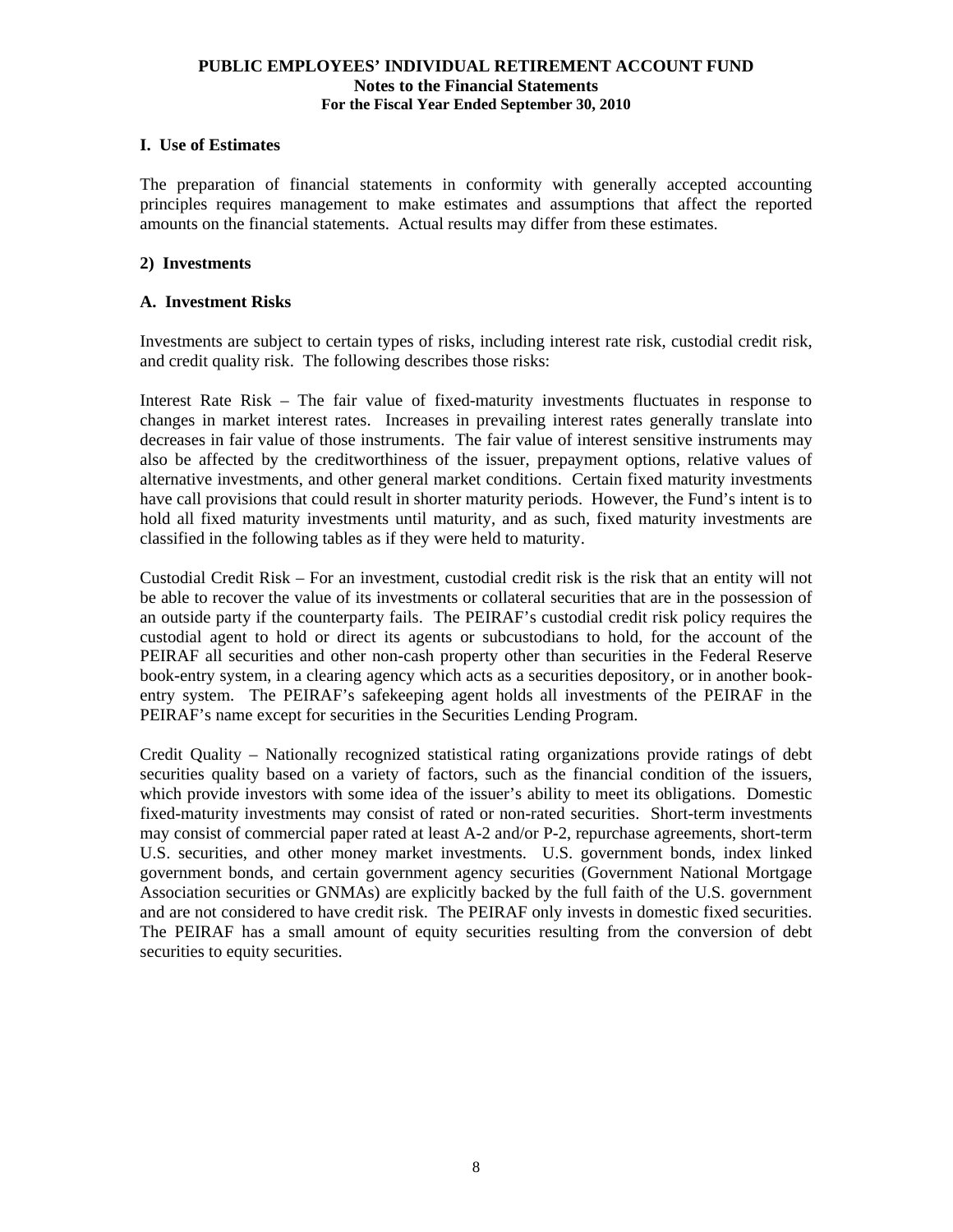#### **A. Investment Risks, Continued**

The following table provides information as of September 30, 2010, concerning the fair value of investments and interest rate risk:

#### **INVESTMENTS**

|                                        |    |                          |               | (Amount in Thousands) |     |                          |    |                          |                   |     |            |
|----------------------------------------|----|--------------------------|---------------|-----------------------|-----|--------------------------|----|--------------------------|-------------------|-----|------------|
| <b>Maturity in Years at Fair Value</b> |    |                          |               |                       |     |                          |    |                          |                   |     |            |
|                                        |    | <b>Less</b>              |               |                       |     |                          |    | More                     | <b>Total Fair</b> |     |            |
| <b>Type of Investment</b>              |    | Than 1                   |               | $1-5$                 |     | $6 - 10$                 |    | Than 10                  | <b>Value</b>      |     | Cost       |
| <b>Fixed Maturity</b>                  |    |                          |               |                       |     |                          |    |                          |                   |     |            |
| Domestic                               |    |                          |               |                       |     |                          |    |                          |                   |     |            |
| Short-Term & Commercial Paper          | \$ | 6,675,901                | <sup>\$</sup> |                       | \$  | $\overline{\phantom{a}}$ | \$ | $\overline{\phantom{a}}$ | \$<br>6,675,901   | \$. | 6,675,901  |
| U.S. Agency                            |    | 870,704                  |               | 3,644,354             |     | 4,926,948                |    | 1,266,510                | 10,708,516        |     | 10,004,848 |
| U.S. Government Guaranteed             |    | $\overline{\phantom{a}}$ |               | 10,365,930            |     | 8,748,560                |    | 1,123,101                | 20,237,591        |     | 18,744,203 |
| Corporate Bonds                        |    | 3,175,640                |               | 12,843,184            |     | 14,850,355               |    | 5,974,272                | 36,843,451        |     | 33,976,331 |
| <b>Private Placements</b>              |    | 403,555                  |               | 1,140,000             |     | 739,756                  |    | 1,625,252                | 3,908,563         |     | 5,080,966  |
| <b>GNMAs</b>                           |    |                          |               | 4,268                 |     |                          |    | 880,729                  | 884,997           |     | 838,774    |
| Collateralized Mortgage Obligations    |    |                          |               | 53,042                |     | 403,815                  |    | 6,896,302                | 7,353,159         |     | 7,150,897  |
| <b>Total Domestic Fixed Maturity</b>   |    | 11,125,800               | \$            | 28,050,778            | -SS | 29,669,434               | -S | 17,766,166               | 86,612,178        |     | 82,471,920 |
| Equities                               |    |                          |               |                       |     |                          |    |                          |                   |     |            |
| Domestic                               |    |                          |               |                       |     |                          |    |                          | 7,323             |     | 400,050    |
| <b>Total Investments</b>               |    |                          |               |                       |     |                          |    |                          | \$<br>86,619,501  | \$. | 82,871,970 |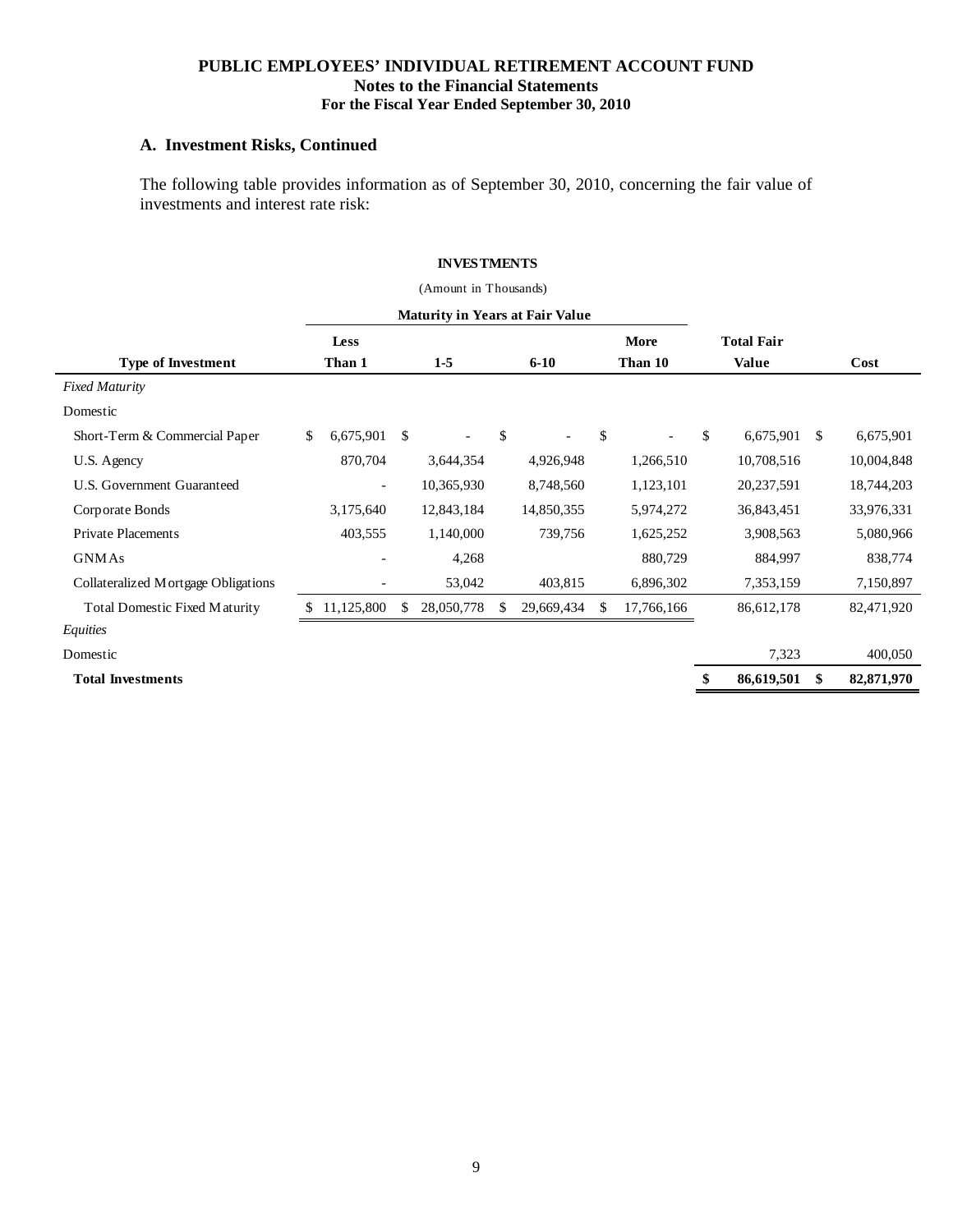#### **A. Investment Risks, Continued**

The following table provides information as of September 30, 2010, concerning credit risk:

(Amount in Thounsands)

|                                       |              |              |                  | Fair Value as a         |
|---------------------------------------|--------------|--------------|------------------|-------------------------|
|                                       |              |              |                  | <b>Percent of Total</b> |
|                                       |              | Fair         |                  | <b>Fixed Maturity</b>   |
| <b>Moody's Ratings</b>                |              | <b>Value</b> | Cost             | <b>Fair Value</b>       |
| <b>AAA</b>                            | $\mathbb{S}$ | 16,388,900   | \$<br>15,591,666 | 18.92                   |
| AA1                                   |              | 1,926,300    | 1,736,653        | 2.22                    |
| AA2                                   |              | 2,833,062    | 2,638,834        | 3.27                    |
| AA3                                   |              | 514,645      | 421,927          | 0.59                    |
| A1                                    |              | 4,391,380    | 3,928,926        | 5.07                    |
| A2                                    |              | 5,675,918    | 5,120,676        | 6.55                    |
| A3                                    |              | 4,601,780    | 4,123,283        | 5.31                    |
| BAA1                                  |              | 6,722,808    | 5,916,566        | 7.76                    |
| BAA2                                  |              | 5,280,786    | 4,758,275        | 6.10                    |
| BAA3                                  |              | 2,363,002    | 2,263,551        | 2.73                    |
| BA1                                   |              | 3,084,765    | 2,874,867        | 3.56                    |
| BA <sub>2</sub>                       |              | 451,563      | 472,823          | 0.52                    |
| BA3                                   |              | 838,347      | 791,208          | 0.97                    |
| B1                                    |              | 614,295      | 610,813          | 0.71                    |
| CAA <sub>2</sub>                      |              | 611,648      | 643,840          | 0.71                    |
| $P-1$                                 |              | 4,676,390    | 4,676,390        | 5.40                    |
| $P-2$                                 |              | 1,999,511    | 1,999,511        | 2.31                    |
| U.S. Government Guaranteed Securities |              | 21,122,588   | 19,582,978       | 24.39                   |
| ‡ Not Rated                           |              | 2,514,490    | 4,319,133        | 2.90                    |
| Totals                                | \$           | 86,612,178   | \$<br>82,471,920 | 100%                    |

#### **B. Concentration of Investments**

As of September 30, 2010, the PEIRAF owned debt securities of Federal National Mortgage Association and Federal Home Loan Mortgage Corporation, which represented approximately 8.55% and 6.97%, respectively, of the total fair value of investments.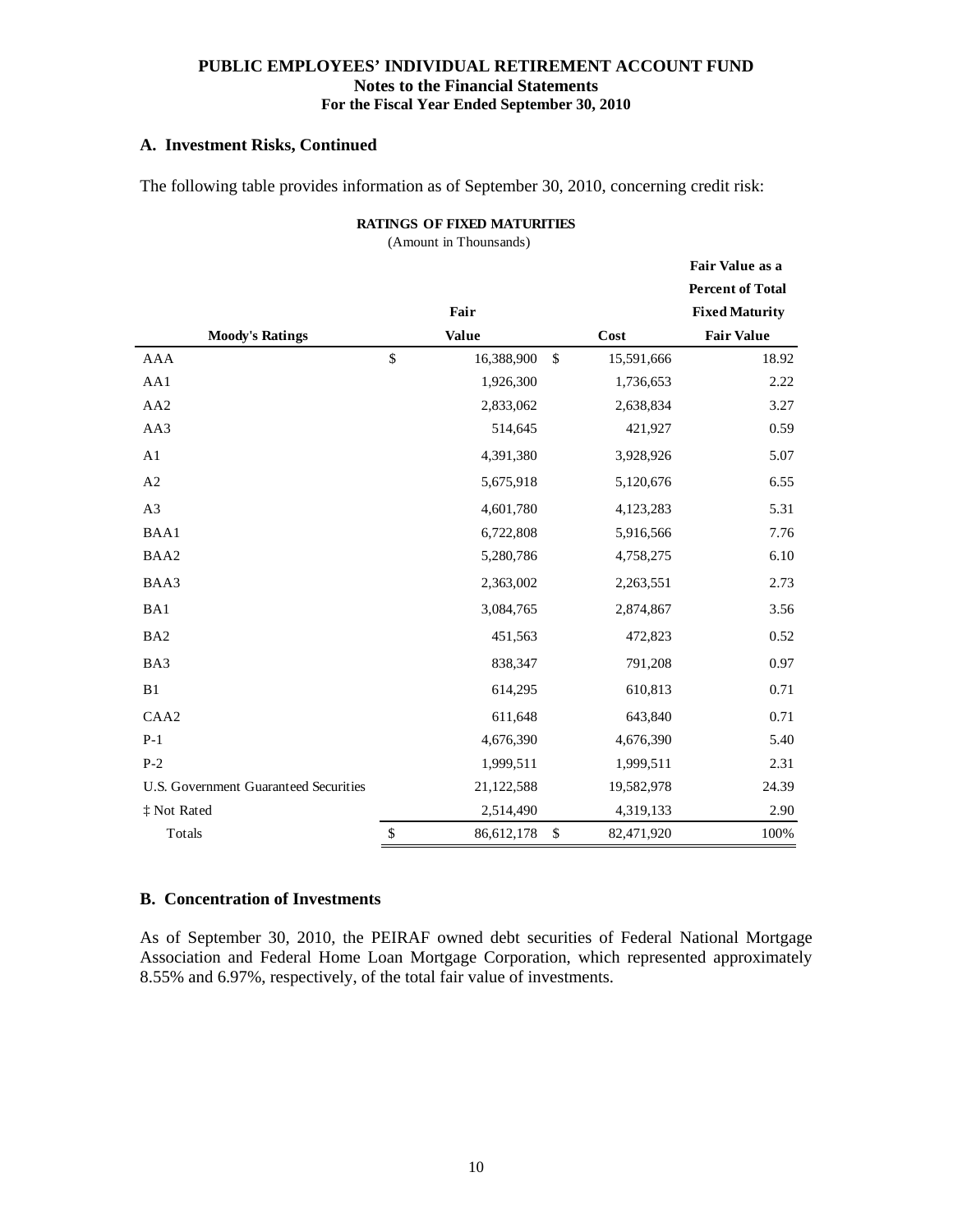#### **C. Securities Lending Program**

The PEIRAF is authorized by the Board of Control to participate in a securities lending program. The PEIRAF's custodian, State Street Bank and Trust Company (State Street), administers the program. Certain securities from the PEIRAF are loaned to borrowers approved by the PEIRAF for collateral that will be returned for the same security in the future. Approved borrowers of securities provide acceptable collateral in the form of cash (U. S. and foreign currency), and any other assets permissible under Rule 15c3-3 under the Exchange Act of 1934, U. S. and non U. S. equities and such other collateral as the parties may agree to in writing from time to time. All security loans are open loans and can be terminated on demand by the PEIRAF or borrower. The initial collateral received shall have (depending on the nature of the loaned securities and the collateral received) a value of  $102\%$  or  $105\%$  of the fair value of the loaned securities, or such other value, but not less than 102% of the fair value of the loaned securities, as may be applicable in the jurisdiction in which such loaned securities are customarily traded. Pursuant to the terms of the applicable securities loan agreement, State Street shall, in accordance with State Street's reasonable and customary practices, mark loaned securities and collateral to their fair value each business day based upon the fair value of the collateral and the loaned securities at the close of business, employing the most recently available pricing information and shall receive and deliver collateral in order to maintain the value of the collateral at no less than 100% of the fair value of the loaned securities.

The PEIRAF cannot pledge or sell collateral securities received unless the borrower defaults. Cash collateral is invested in the State Street Quality D Short-term Investments Fund (QDF).

The following describes the QDF's guidelines. The QDF's average effective duration is restricted to 90 days or less. The maximum option-adjusted duration of any variable rate security investment of the QDF shall be two and a half years or less. All fixed rate instruments must have an option-adjusted duration not to exceed 18 months. At the time of purchase, all securities with maturities of 13 months or less must qualify as first tier securities and all securities with maturities in excess of 13 months will be rated A or better by at least two nationally recognized statistical rating organizations (NRSROs), or, if not rated, be of comparable quality. The QDF may invest in other State Street managed investment vehicles provided they conform to QDF guidelines.

As of September 30, 2010, the average term of the loans was 5 days. Cash collateral investments in the QDF are matured as needed to fulfill loan obligations. There is no direct matching of the maturities of the loans with the investments made with cash collateral.

At September 30, 2010, the fair value of the securities on loan was \$25,836,144. The fair value of the collateral pledged by the borrowers was \$26,395,686. Since the amounts owed by the PEIRAF exceeded the amounts the borrowers owed to the PEIRAF, there was no credit risk exposure as of September 30, 2010. There were no significant violations of legal or contractual provisions, no borrower or lending agent default losses, and no recoveries of prior period losses during the year.

Investments purchased with cash collateral are held by the custodial agent, but not in the name of the Fund. Securities pledged as collateral are held by the custodial agent, but not in the name of the Fund. Letters of credit pledged as collateral are issued by the borrower's bank and are irrevocable. Tri party collateral is held by a third party bank in the name of the custodial agent.